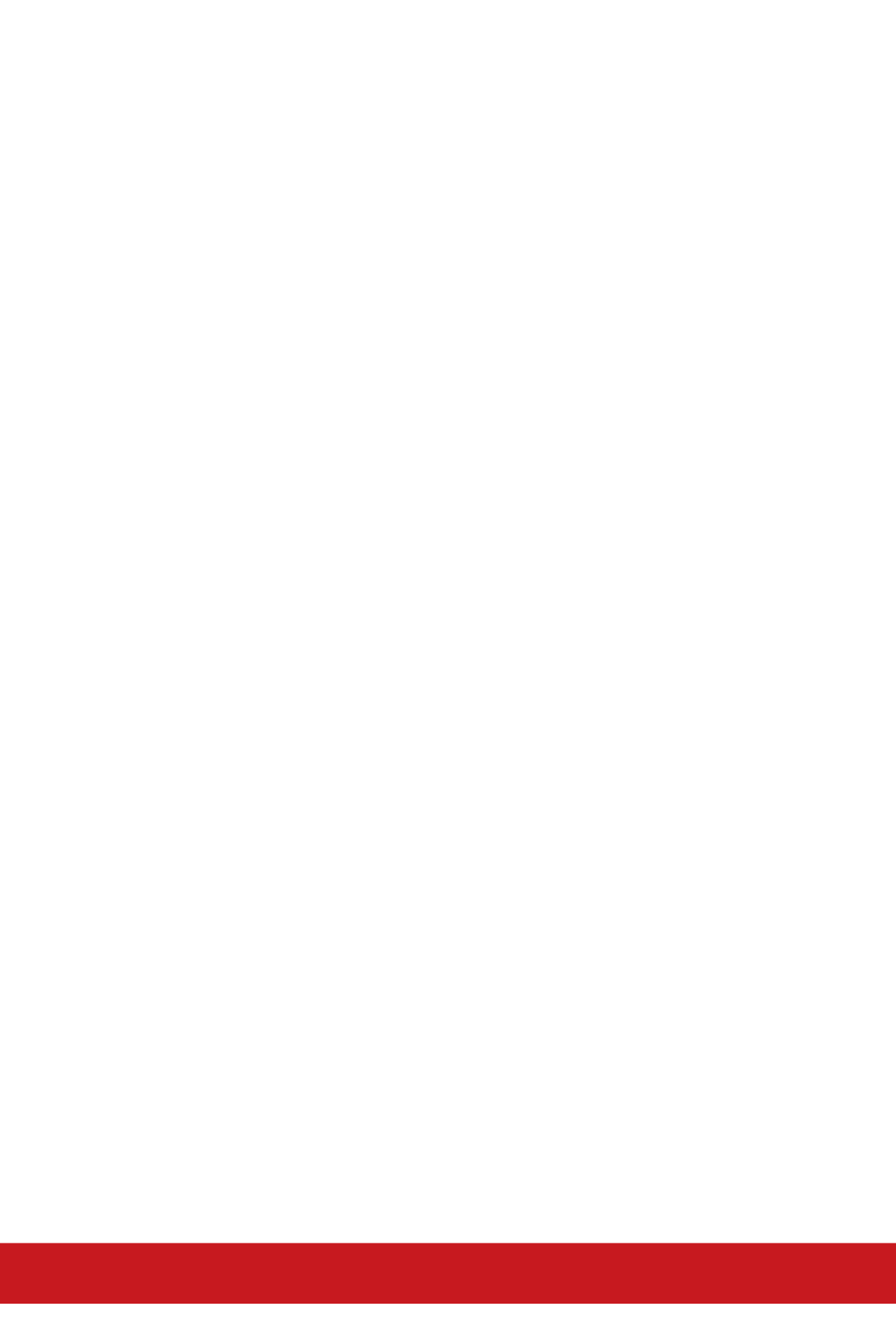This booklet has been developed by Gulf Bank, which owns exclusive proprietary rights, meaning any attempt to copy, duplicate or modify may be considered an act of forgery and subject to criminal proceedings. This booklet is given to every director, executive and employee of Gulf Bank, and the guidelines mentioned herein are considered by Gulf Bank as a necessary code of ethical behavior and good conduct to be strictly adhered to and followed by all employees of Gulf Bank.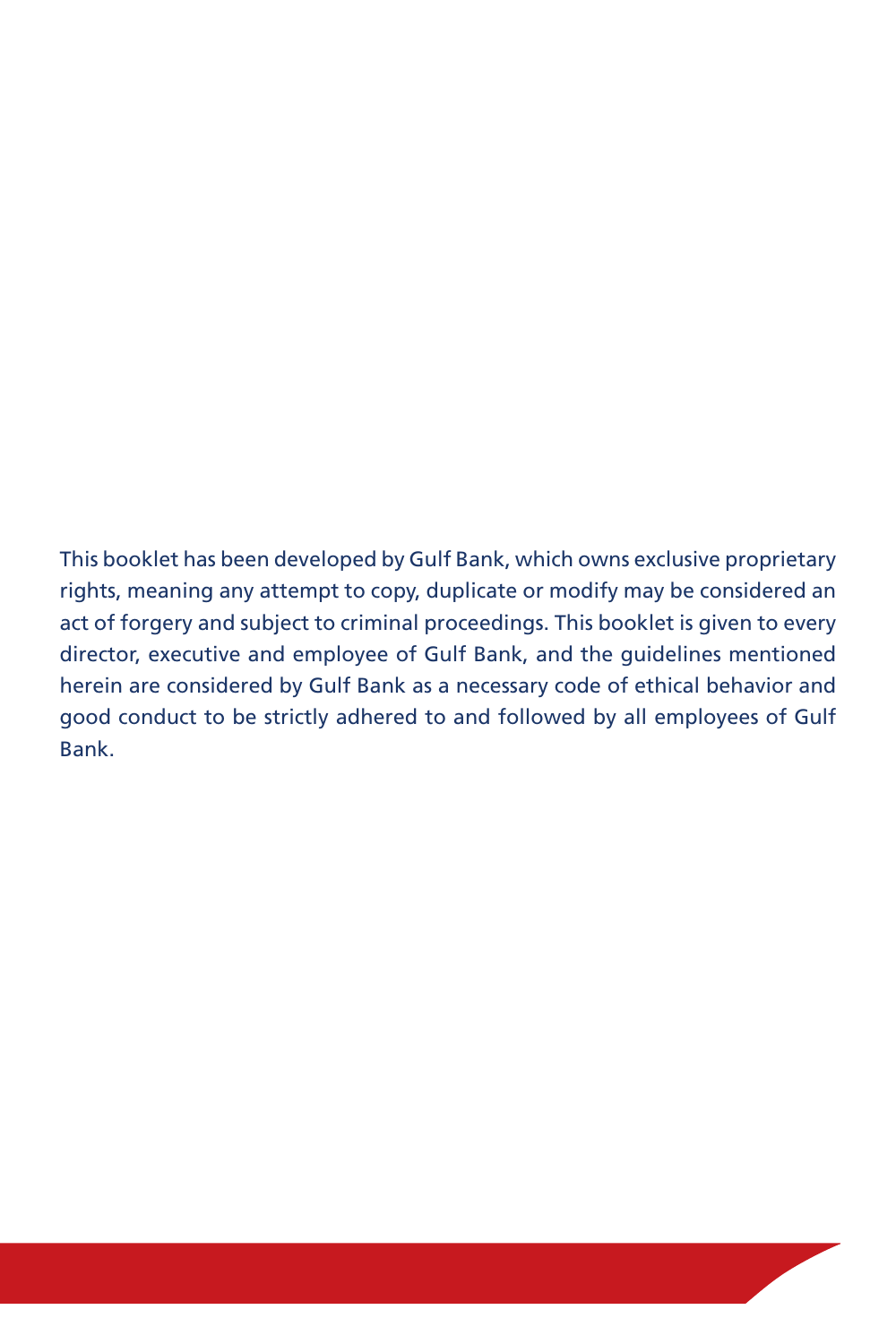The booklet covers the basic Code of Ethics and Good Conduct, which applies to every director, executive and employee of Gulf Bank. Each has a duty to conduct him/herself based on the principles of good faith and integrity.

#### **Customer Relations**

Customers are one of Gulf Bank's most valuable assets. Every employee represents Gulf Bank to our customers and the public. The way we do our jobs presents an image of our entire corporation. Customers judge all of us by how they are treated by each employee contact. Therefore, one of our first business priorities is to assist any customer or potential customer in a way that will help us gain their trust. Nothing is more important than being courteous, friendly, empathetic and prompt in the attention you give to customers.

## **Integrity in Relationships**

At Gulf Bank we believe that our external brand is only as good as our internal brand. Therefore, all employees should act in accordance with the principle of treating their colleagues with respect, trustworthiness and in good faith, in the same way as they themselves would expect to be treated.

#### **Personal Conduct**

Gulf Bank expects its employees to conduct themselves in a manner that reflects well on the bank. The personal attitude and behavior of employees has a bearing on the standing of Gulf Bank and the way in which the public perceives it. All employees are expected to demonstrate a profile that is unique to Gulf Bank and one that commands respect and dignity.

#### **Confidentiality of Banking Information**

Gulf Bank employees will be expected to be prudent in the use of information acquired during the course of their duties. Employees will not use confidential information regarding Gulf Bank for any personal gain, nor in a manner that would be detrimental to the welfare of Gulf Bank. Confidential information shall be deemed as information related to Gulf Bank's operations, sales estimates, business plans and performance results relating to past, present or future business activities, including plans for products or services and customer names and details, any other concepts, reports, data, know-how, works-inprogress, computer software, source code, flow charts, databases, trade secrets and any other information that should reasonably be recognized as confidential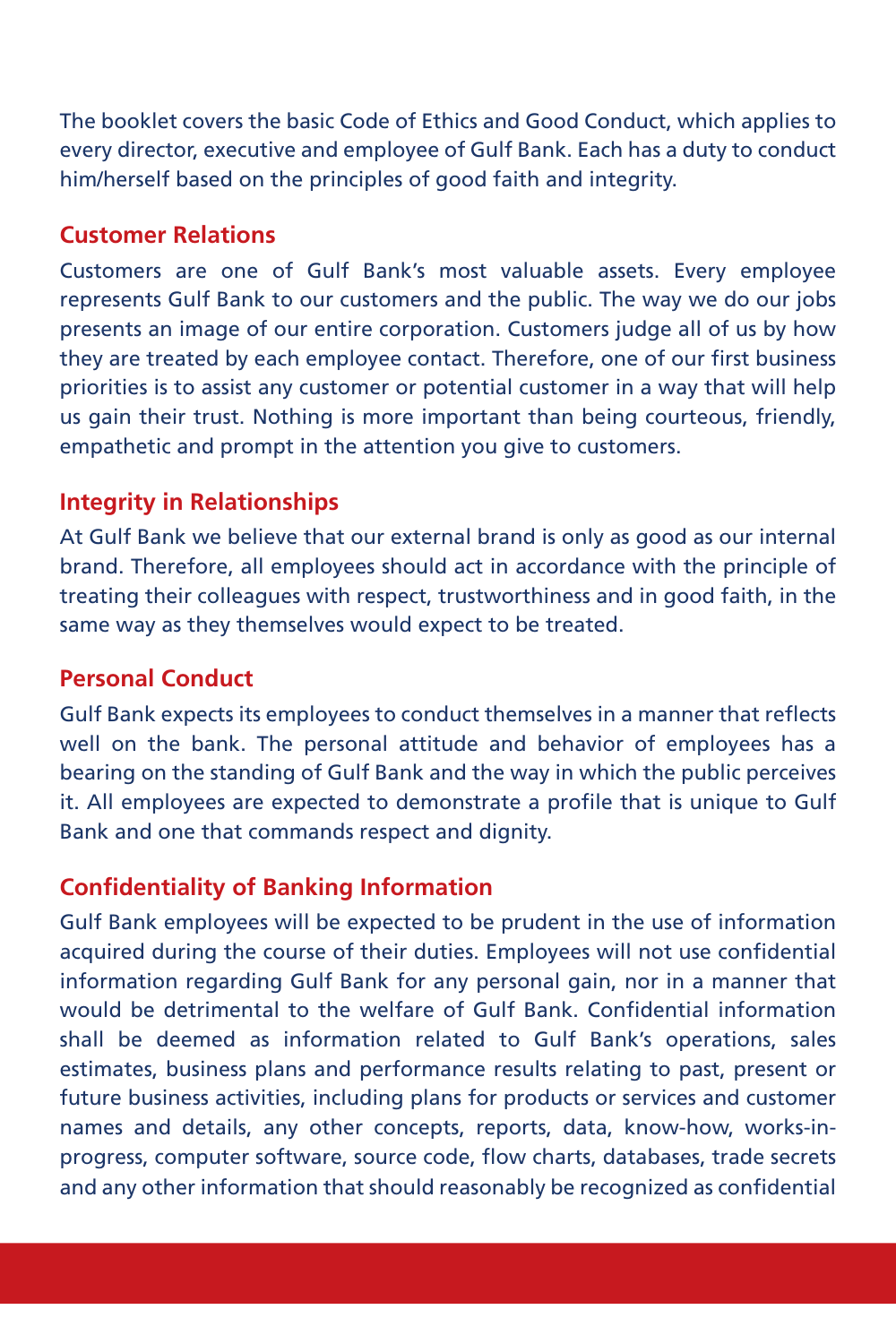information by Gulf Bank. If there is any doubt in understanding the definition of the term "confidential information," employees shall seek the advice of the General Counsel or GM – Human Resources.

#### **Whistle-Blowing**

It is the policy of Gulf Bank to comply with, and require its employees to comply with, all applicable legal and regulatory requirements. To help this, Gulf Bank has created a policy and procedure to cover the airing of genuine concerns (often referred to as "whistle blowing") that employees may have about suspected malpractice within Gulf Bank.

Malpractice includes (but are not limited to):

- Conduct likely to have a negative impact on the reputation of Gulf Bank
- Breaches of internal rules and regulations
- Criminal offences
- Endangering the health and safety of any person
- Deliberately concealing any malpractice

Gulf Bank expects its employees to feel obliged to report (by phone, by email or by letter) an activity where they reasonably believe malpractice has been committed, is being committed, or is likely to be committed.

## **Declaration of Secrecy**

Gulf Bank employees will undertake to keep all information they deal with, or have access to, strictly confidential at all times. This shall include any personal information shared by employees in confidence with Gulf Bank. It shall be binding on all employees not to use or reveal employee information to anyone.

#### **Outside Business**

Gulf Bank employees will not enter into any other business of any kind while in Gulf Bank's employment without Gulf Bank's express permission. Should an employee have any personal business either as single ownership or partnership, then it shall be obligatory on the employee to declare the name and nature of the business by filling out and submitting to Human Resources (HR) an 'Employee Business Declaration Form.' Failure to do so will make the employee liable for any action as may be deemed fit by Gulf Bank.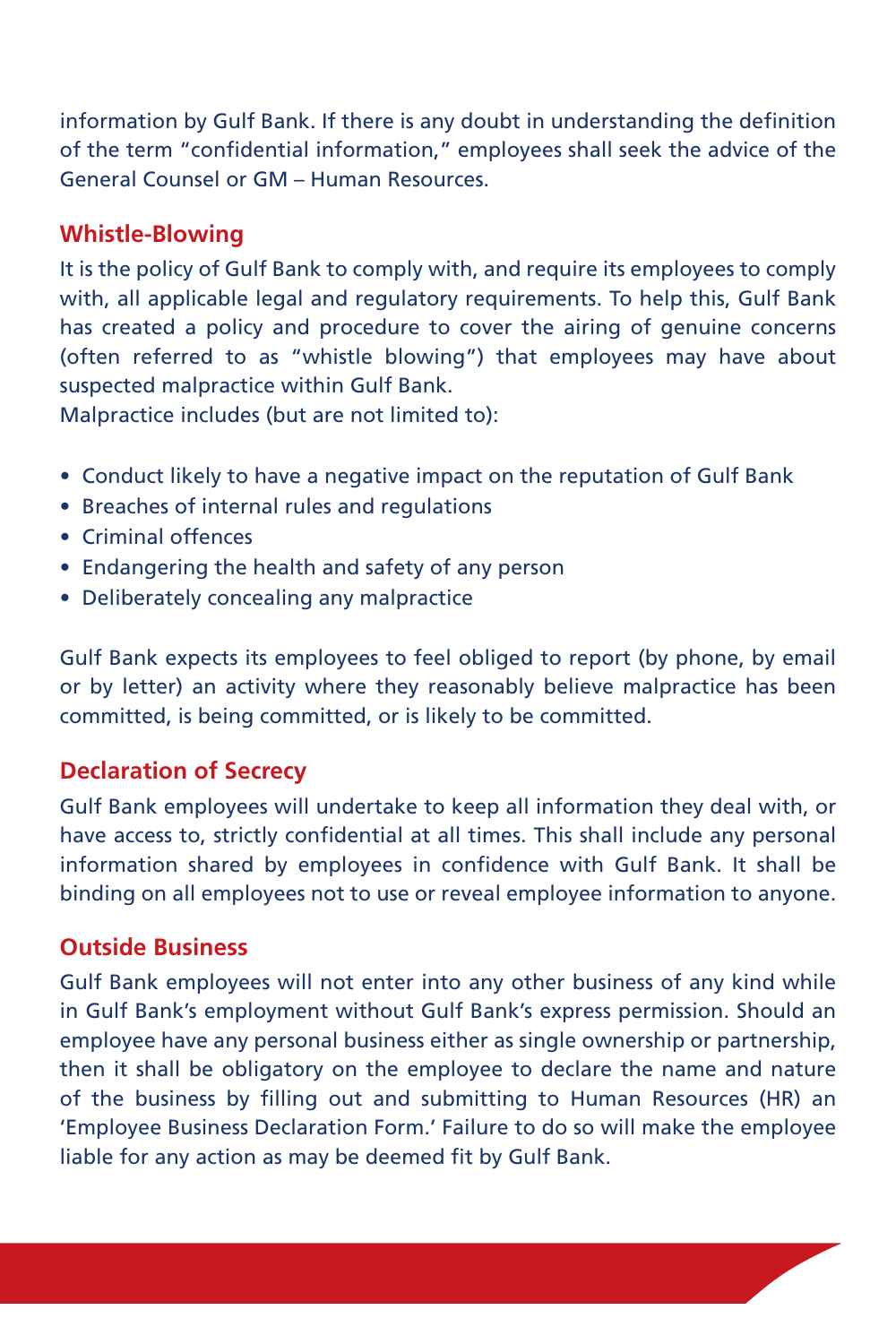#### **Working for Third Parties**

Gulf Bank employees are prohibited from working for any other party during their employment with Gulf Bank. Those who wish to assist in any business, such as one owned by his/her spouse or parent, or to take spare time employment outside Gulf Bank working hours, must disclose his/her intentions to Human Resources (HR), who will consider the matter on its merits.

#### **Avoidance of Inducements**

Gulf Bank employees will not directly, or through their family and other indirect connections, solicit any personal fees, commissions or other forms of remuneration arising out of transactions involving Gulf Bank.

#### **Entertainment and Gifts**

Gulf Bank employees may offer or accept normal business entertainment gifts appropriate to the circumstances as per the following conditions:

Employees will not accept any gift valued at over KD 50 from a client, customer or business associate of Gulf Bank without the knowledge and written consent of the employee's line manager. Gifts over KD 150 must be reported to the Group Head and delivered to the HR department.

#### **Overdraft and Loans**

Gulf Bank employees are not permitted to overdraw their current accounts or default on any Gulf Bank loan.

#### **Al Dana Draws**

Employees of Gulf Bank, employees of service providers and persons involved with promoting, marketing and/or carrying out any activity related to the draw and/or the prize, their spouses, their relatives up to the second-degree and any other person or entity excluded in accordance with the regulations of the Ministry of Commerce and Industry are not allowed to participate in the draw. Any winner in violation of this prohibition is under the obligation to immediately return the prize to Gulf Bank, which shall be cancelled. Gulf Bank shall have the right to deduct the amount directly from the account(s) of such winner without obtaining an approval.

#### **Dealing with the Media**

No Gulf Bank employee will make any statements to the media unless authorized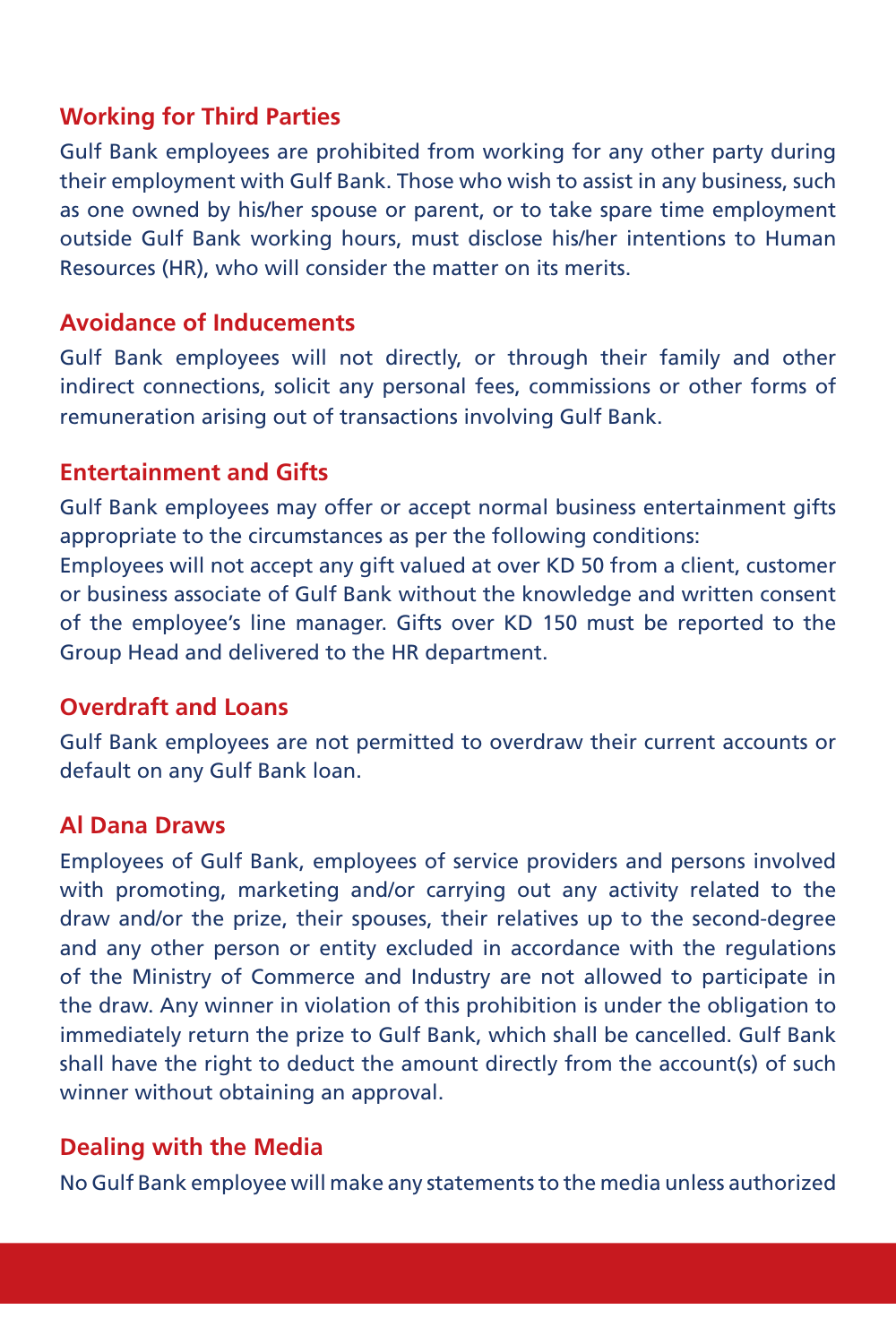by Gulf Bank as part of their job or as a special authorization from appropriate authority of Gulf Bank.

#### **Insider Trading**

In accordance with the Law No. 7 of 2010 on establishment of Capital Markets Authority, and regulations of securities activity, and its executive regulations and the provisions of Law Decree No. 25 of 2012, Gulf Bank has adopted an insider trading policy to prevent insider trading violations and to protect Gulf Bank's reputation for integrity and ethical conduct.

Because the common stock of Gulf Bank is publicly traded, all directors, officers and employees must be aware of and observe laws and regulations prohibiting insider trading in accordance with the Law No. 7 of 2010 on establishment of Capital Markets Authority, and regulations of securities activity, and its executive regulations and the provisions of Law Decree No. 25 of 2012 and CMA instructions CMA/SS/CG/5/2013. Furthermore, Gulf Bank has adopted an insider trading policy to prevent insider trading violations and to protect Gulf Bank's reputation for integrity and ethical conduct.

This area of the law is complex. Thus, all directors, officers and employees should not hesitate to raise any questions they have about this Policy with Gulf Bank's General Counsel, Chief Financial Officer, Chief Risk Officer or GM – Human Resources, and read the detailed policy on the intranet.

#### **Money Laundering**

Money Laundering is the process by which banks are used as vehicles to disguise the proceeds of criminal activity. Such activities undermine a bank's integrity, damage its reputation, deter honest customers and expose the bank to severe sanctions.

Gulf Bank fully supports the international drive (legal and operational) against this serious crime and is committed to assisting the authorities in preventing money laundering. Any employee of Gulf Bank found to be in contravention of this commitment shall be liable for legal and disciplinary action.

#### **Loan Sharking**

Loan Sharking is an illegal activity whereby an employee lends money to a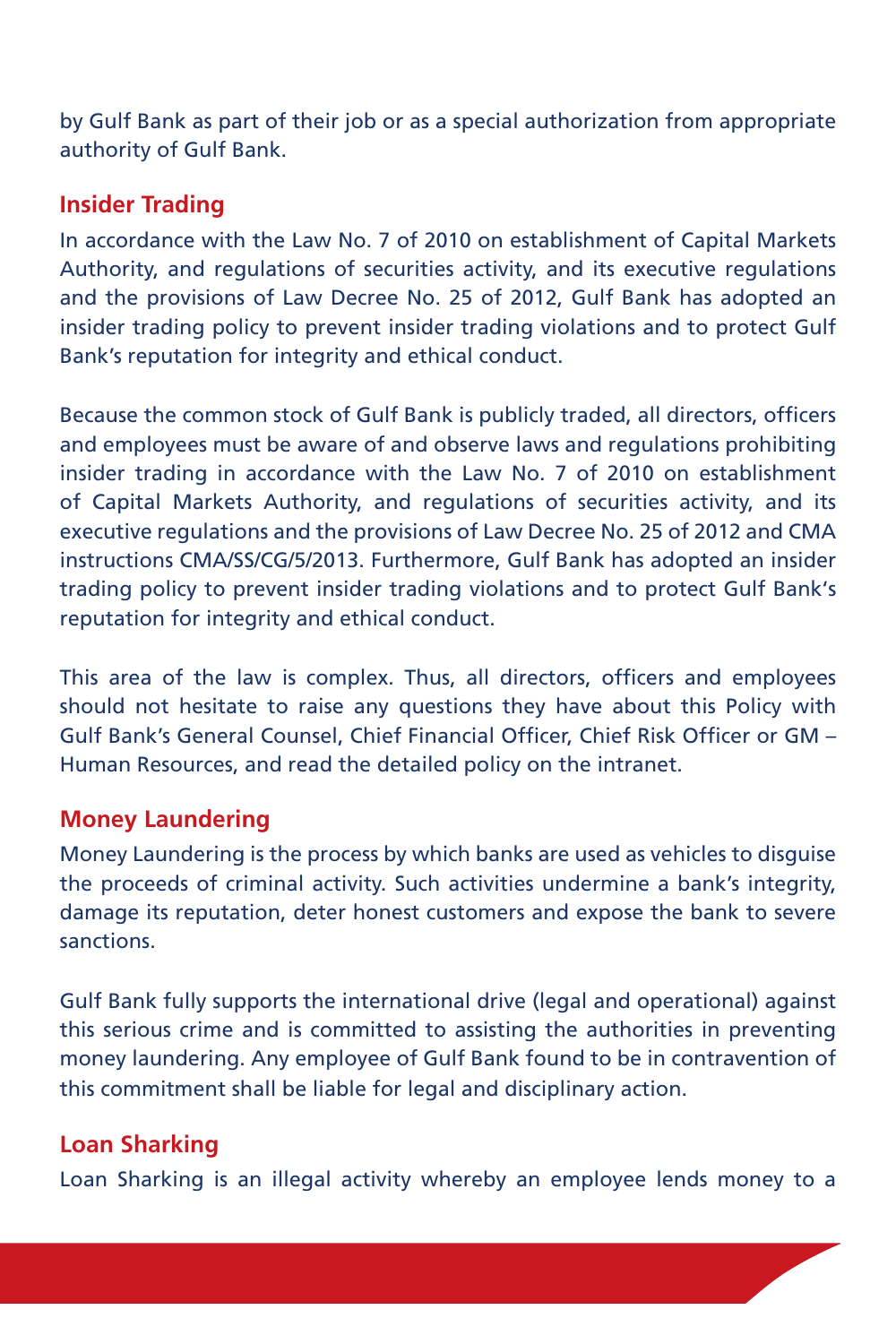customer in exchange for its repayment at an interest rate that exceeds the percentage approved by law and /or the regulatory guidelines. Gulf Bank considers any such activity by an employee as a breach of code of its ethics and good conduct and reserves the right to take any disciplinary and/or legal action against the employee as may be deemed fit.

#### **Financing Terrorism**

Financing Terrorism is considered as an act by any person who provides, collects or raises funds with the intention of using such funds to commit an act of terrorism directly, indirectly, willingly and illegally, or knowingly that such funds will be utilized, in whole or in part, for such act, or for a terrorist organization or person.

Any of the acts stated in the preceding paragraph constitute a terrorism financing offense, even if the act of terrorism is not committed, or if the funds are not actually utilized, or the attempt to commit it, or if the funds are associated with a specific act of terrorism, no matter the country in which the attempted act of terrorism takes place.

Gulf Bank is in total support of the international convention and the applicable Kuwaiti laws and Central Bank instructions and will treat any activity that falls under the above definition by an employee or a customer as a serious offence and will take necessary action as may be deemed fit.

#### **Borrowing, Lending and Guaranteeing**

Gulf Bank strictly forbids:

- Borrowing, lending or guaranteeing between employees.
- Borrowing, lending or guaranteeing between an employee and a customer of Gulf Bank (except in the cases of guaranteeing where the customer is an employee's first-degree relative).
- Borrowing from unlicensed or unregulated money lenders.

#### **Salary and Personal Details**

Gulf Bank considers sharing information regarding salary and personal details with other employees as an offense and breach of personal trust. While Gulf Bank encourages personal contact and socializing, salary and personal details should not be disclosed.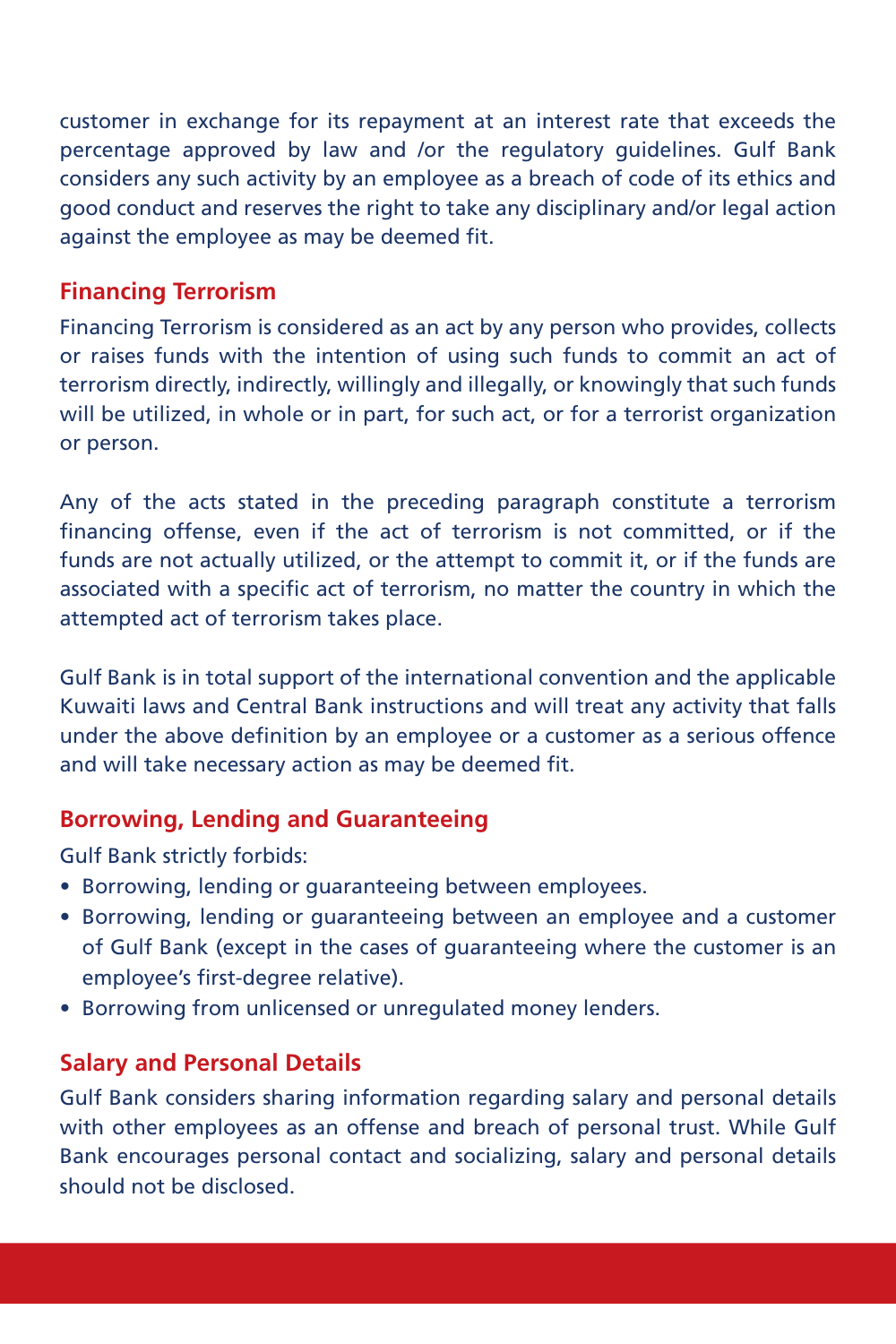#### **Corporate Governance**

Corporate Governance broadly refers to the mechanisms, processes and relations by which corporations are controlled and directed. Following the financial market failures and global banking crisis in the last few years, there has been a call for greater transparency and disclosure within the financial sector and corporate world in general. Gulf Bank directors, executives and employees will be required to act in total compliance of the CMA regulations and highlight any activities that may be deemed to be in contravention of the Corporate Governance rules.

#### **Employee Accounts Monitoring**

Gulf Bank discourages all activities that may fall under the definition of dubious financial practices and hence will monitor employee accounts for any transactions that may be deemed in contravention of international banking standards and/ or laws, rules and regulations stipulated by the Kuwaiti government and other regulatory bodies.

#### **Customer Confidentiality**

Gulf Bank employees will undertake to keep all customer information they deal with, or have access to, strictly confidential at all times. Sharing any customer information with any party is deemed as criminal activity.

Employees will be required to abide by the confidentiality and non-disclosure policy of Gulf Bank and promise not to disclose any information during the period of employment/association or after leaving work at Gulf Bank regarding the affairs of Gulf Bank or its customers, or with the customers, which they may have become aware of due to the activities inherent in their position as employees of Gulf Bank to anyone other than as permitted by Gulf Bank.

Employees shall be personally responsible for maintaining the confidentiality of the information that they have access to and for keeping data secure and accessible only to those who have the right to this information.

Any act of violation or negligence by the employees may be considered willful breach of the bank's confidentiality and non-disclosure policy and shall make them liable for any action that the bank may decide to take against them, including termination of employment and/or penalties prescribed under Article 28 of Law 32 of 1968, amended by Article 85 (bis) through Law 28 of 2004.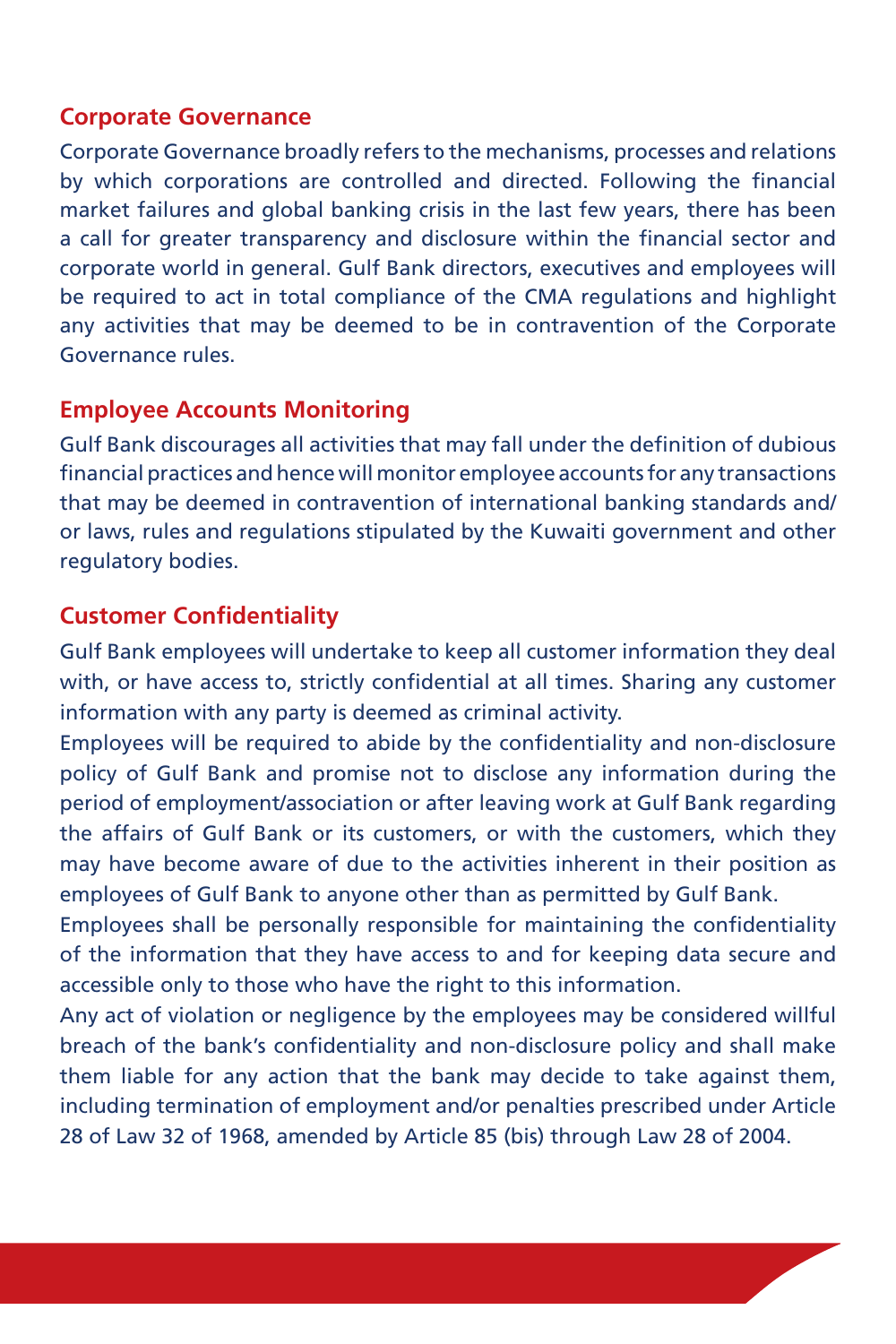#### **Conflicts of Interest:**

Employees have an obligation to conduct business within guidelines that prohibit actual or potential conflicts of interest. An actual or potential conflict of interest occurs when an employee is in a position to influence a decision that may result in a personal gain for that employee or for a relative as a result of Gulf Bank's business dealings.

Personal gain may result not only in cases where an employee or relative has a significant ownership in a firm with which Gulf Bank does business, but also when an employee or relative receives any kickback, bribe, substantial gift or special consideration as a result of any transaction or business dealings involving Gulf Bank.

As a rule, when a member of staff has a potential conflict of interest or where there is the potential for a perceived conflict of interest, they should withdraw themselves from the relevant transaction process and immediately inform the relevant General Manager, either directly or through their direct line manager, stating the circumstances of their relationship to the other party, thus ensuring the Bank can conduct the transaction in a transparent manner.

#### **Power of Attorney for Employees**

All Gulf Bank employees are required to fill in the Power of Attorney (POA) declaration form on HRMS. As per the bank's policy, and in accordance with HR procedures, employees are only permitted to operate a Power of Attorney (POA) issued by the Ministry of Justice or the Bank to process GB banking transactions for legal guardianship for accounts of minor children (less than 21).

Employees are not permitted to process GB banking transactions for any other parties.

To ensure compliance with the Bank's policy, all Gulf Bank employees are required to declare Power of Attorney details electronically in HRMS:

- Log into HRMS
- Select GB Employee Self Service –> Power of Attorney declaration
- Declare your POA Status
- Click on e-Sign